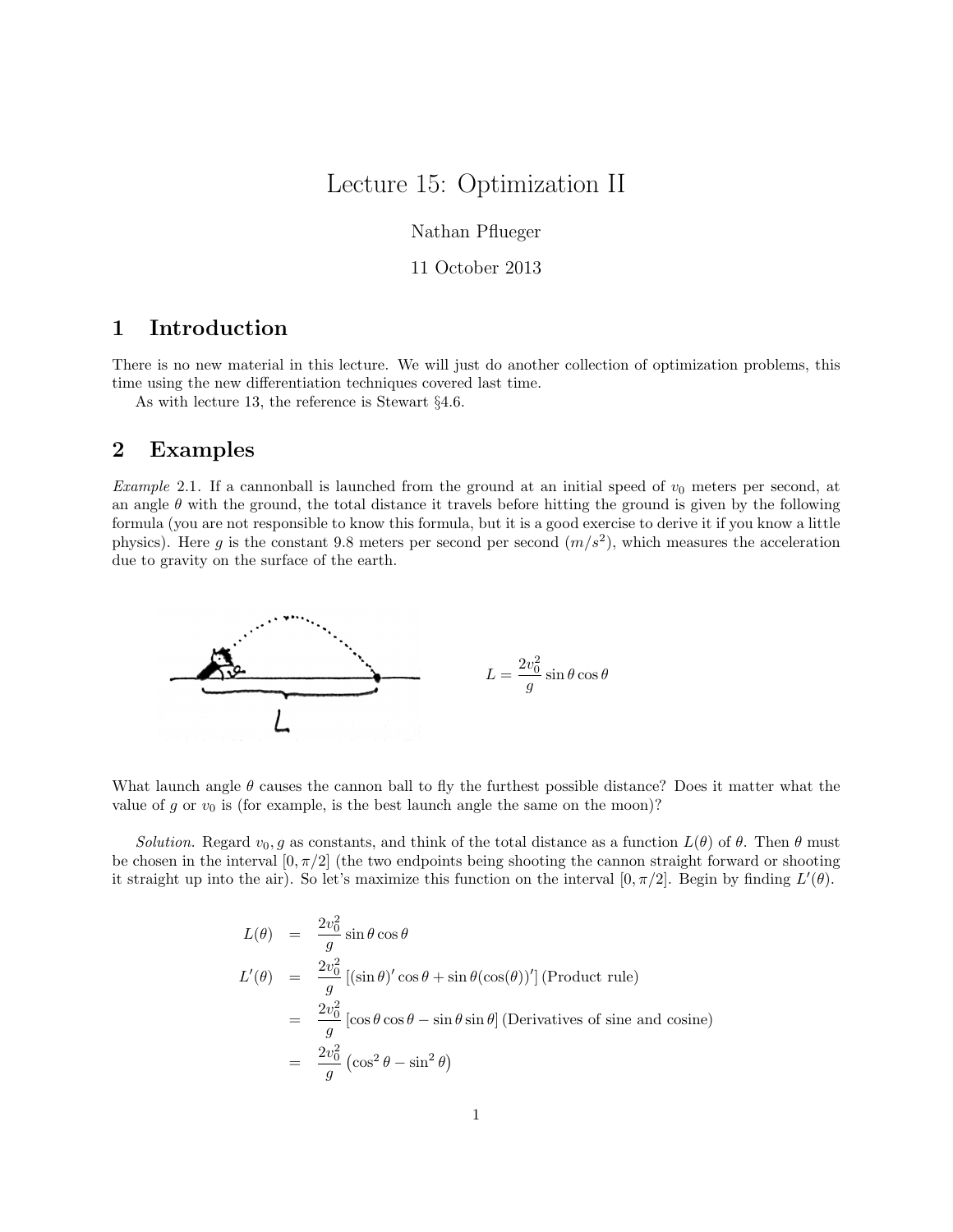Now solve  $L'(\theta) = 0$  to find the critical numbers.

$$
0 = \frac{2v_0^2}{g} \left( \cos^2 \theta - \sin^2 \theta \right)
$$
  
\n
$$
\Leftrightarrow 0 = \cos^2 \theta - \sin^2 \theta
$$
  
\n
$$
\Leftrightarrow 0 = (\cos \theta + \sin \theta)(\cos \theta - \sin \theta)
$$
  
\n
$$
\Leftrightarrow \cos \theta = \pm \sin \theta
$$

Now, on the interval  $[0, \frac{\pi}{2}]$ , both  $\sin \theta$  and  $\cos \theta$  are positive, so  $\cos \theta = \pm \sin \theta$  means that  $\cos \theta = \sin \theta$ , which occurs only at the angle  $\theta = \frac{\pi}{4}$  (45 degrees). So this is the only critical number.

Evaluating the function at the critical number and endpoints gives:

$$
L(0) = 0
$$
  
\n
$$
L(\pi/4) = \frac{2v_0^2}{g} \frac{1}{\sqrt{2}} \frac{1}{\sqrt{2}} = v_0^2/g
$$
  
\n
$$
L(\pi/2) = 0
$$

So the absolute maximum occurs at the critical number  $\boxed{\theta = \pi/4}$ . So the optimal launch angle is 45 degrees.

Notice that the optimal launch angle  $\theta$  does not depend on the initial velocity, or the strength of gravity. The furthest possible distance does depend on these, but the launch angle does not. As you would expect, weaker gravity makes the cannonball fly further, as does a faster muzzle velocity.

*Note.* If you happen to know the double-angle formula for  $sin(2\theta)$ , this problem can be solved somewhat more easily. We are not assuming knowledge of this formula however (at least not for now).

Example 2.2. Suppose that the footprint of the corner of a building looks like this.



Suppose that a perfectly straight pipe must be placed, connecting the two bolded walls but not hitting the building, as shown with the dotted line.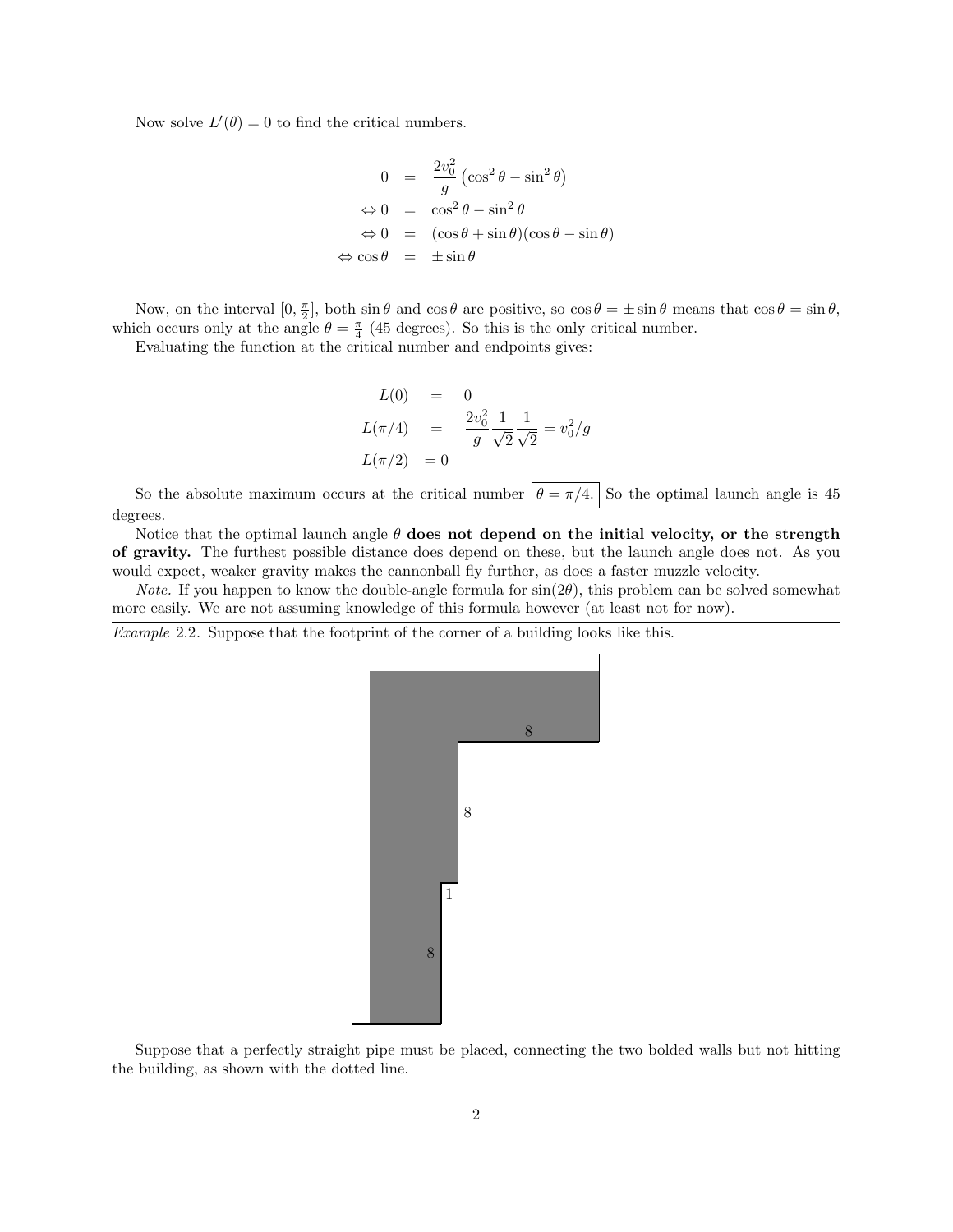

What is the shortest possible length that such a pipe could have?

Solution. Notice that the shortest possible pipe should definitely touch the "inner corner" of the building (as shown in the picture). Now introduce a variable angle  $\theta$ , which gives the angle that the pipe makes with one wall (it doesn't matter which wall you choose).



Now the length of the pipe can be viewed as a function  $L(\theta)$ , whose value can be broken into two pieces. One piece comes from each of the two right-angled triangles in the picture.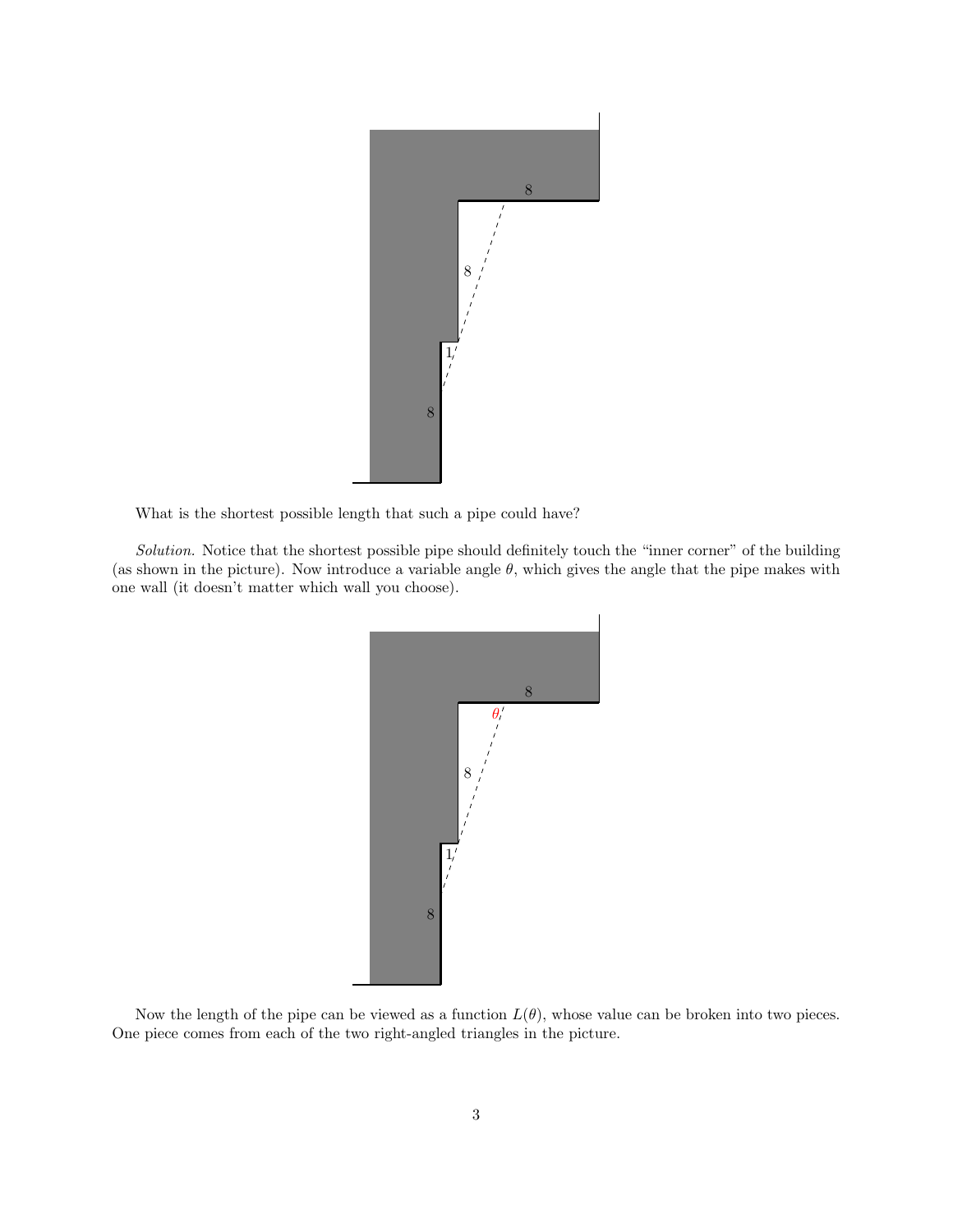

The way I have obtained this formula is: each of the two parts of the dashed line forms the hypotenuse of a right triangle in the picture. Both right triangles have the same angle  $\theta$  in their corner. In one case the adjacent length (1) is known; in the other case the opposite length (8) is known. To convert from these lengths to the length of the hypotenuse requires the use of one of the elementary trigonometric functions (either secant or cosecant).

Once this formula is obtained, it is just a matter of finding the optimal value of  $\theta$ . To do this, begin by computing the derivative  $L'(\theta)$ . As we saw in lecture 14, the functions secant and cosecant can be differentiated using the quotient rule; the result is the following.

## $L'(\theta) = \sec \theta \tan \theta - 8 \csc \theta \cot \theta$

To find the critical numbers, we must solve  $L'(\theta) = 0$ . This requires some care, but it is tractable. Here is one path to solving it: re-express the trig functions involved in terms of sine and cosine, simplify as much as possible and then re-express the equation again.

$$
0 = \sec \theta \tan \theta - 8 \csc \theta \cot \theta
$$
  
\n
$$
8 \csc \theta \cot \theta = \sec \theta \tan \theta
$$
  
\n
$$
8 \frac{1}{\sin \theta} \frac{\cos \theta}{\sin \theta} = \frac{1}{\cos \theta} \frac{\sin \theta}{\cos \theta}
$$
  
\n
$$
8 = \frac{\sin^3 \theta}{\cos^3 \theta}
$$
  
\n
$$
8 = \tan^3 \theta
$$
  
\n
$$
2 = \tan \theta
$$
  
\n
$$
\tan^{-1}(2) = \theta
$$

This value of  $\theta$ , this inverse tangent of 2, does not have a simpler form. You can compute with a calculator that it is approximately 1.107 radians, or 63 degrees.

So the only critical number is  $\theta = \tan^{-1}(2)$ . To see what kind of extremum it is, look at the second derivative of  $L(\theta)$ .

$$
L''(\theta) = (\sec \theta)' \tan \theta + \sec \theta (\tan \theta)' - 8(\csc \theta)' \cot \theta - 8 \csc \theta (\cot \theta)'
$$
  
= 
$$
\sec \theta \tan^2 \theta + \sec^3 \theta + 8 \csc \theta \cot^2 \theta + 8 \csc^3 \theta
$$

This is a pretty complicated expression, but fortunately we don't need to look closely at it: all of the terms are positive functions for any angle in  $[0, \frac{\pi}{2}]$  (and any angle that is physically possible in this problem must be acute). So we can conclude that  $L''(\theta) > 0$ . This means that the function is concave up everywhere on the domain we care about, hence the critical number gives a local minimum and also a global minimum.

Therefore the minimum possible length of pope is given by the following expression.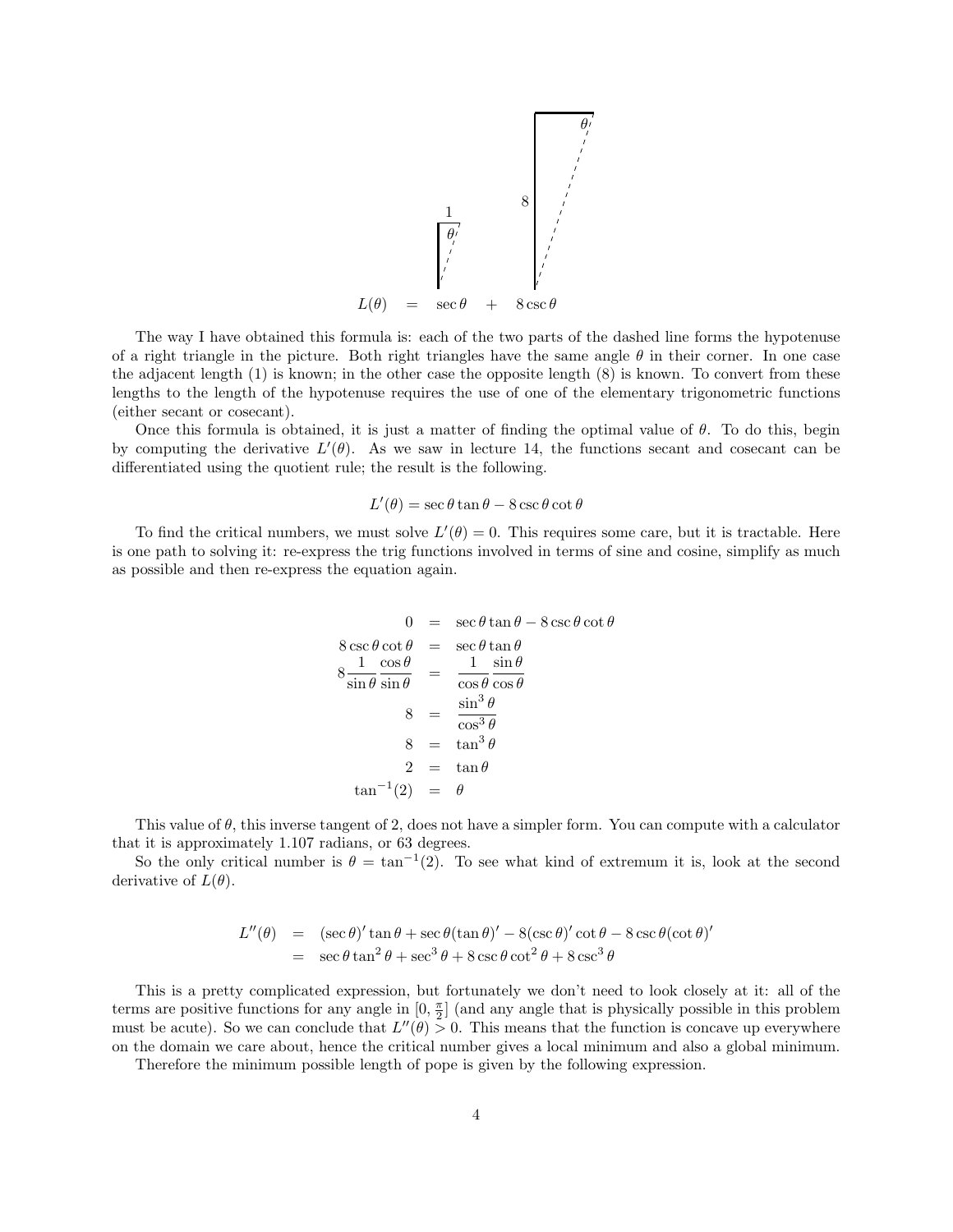$$
L(\tan^{-1}(2)) = \sec(\tan^{-1}(2)) + 8\csc(\tan^{-1}(2))
$$

You can compute with a calculator that this value is approximately  $\boxed{11.2 \text{ meters}}$ . Alternatively, you can fou can compute with a calculator that this value is approximately  $\frac{11.2 \text{ meters}}{2}$ . Alternatively, you can draw a right triangle with legs of length 1 and 2 to see that  $\sec(\tan^{-1}(2)) = \sqrt{5}$  and  $\csc(\tan^{-1}(2)) = \sqrt{5}/2$ . Therefore  $L(\tan^{-1}(2)) = \sqrt{5} + 8$ .  $\sqrt{5}/2 = \sqrt{5}\sqrt{5}$ .

Example 2.3. Suppose that you clip a single piece of wire, 10cm long, into two pieces. One piece you bend into a circle, and the other you bend into a square.



Consider the total area enclosed by the circle and the square together. What is the maximum total area that can be enclosed in this way?

Solution. First introduce two new variables  $r$  and  $s$  to denote the radius of the circle and the side length of the square, in centimeters.



Then the total area is given by  $\pi r^2 + s^2$ , and the constraint that the original wire was 10 centimeters long can be expressed by  $2\pi r + 4s = 10$  (this just says that the perimeters of the two figures add up to 10). Solve for one variable to obtain  $s = \frac{5-\pi s}{2}$ . Now substitute this back to obtain the area as a function of the other variable, r.

$$
A(r) = \pi r^2 + \left(\frac{5 - \pi r}{2}\right)^2
$$

$$
= \left(\pi + \frac{1}{4}\pi^2\right)r^2 - \frac{5\pi}{2}r + \frac{25}{4}
$$

The interval of possible values of  $r$  begins at  $0$  (this is the case where you don't clip the wire, and only make a square) and ends at  $\frac{5}{\pi}$  (this is the case where you only make a circle of circumference 10). So the relevant interval is  $[0, \frac{5}{\pi}].$ 

In this case, we could take the derivative and find the critical numbers as usual. But in this particular case, we can actual skip the algebra. The reason is that the second derivative of this function is  $A''(r)$  =  $2(\pi + \frac{1}{4}\pi^2)$ , which is positive. So this function is concave up everywhere. In particular, any critical numbers are local minima, not local maxima. So the absolute maximum must occur at an endpoint. To see which endpoint, just check the value of the function at the endpoints.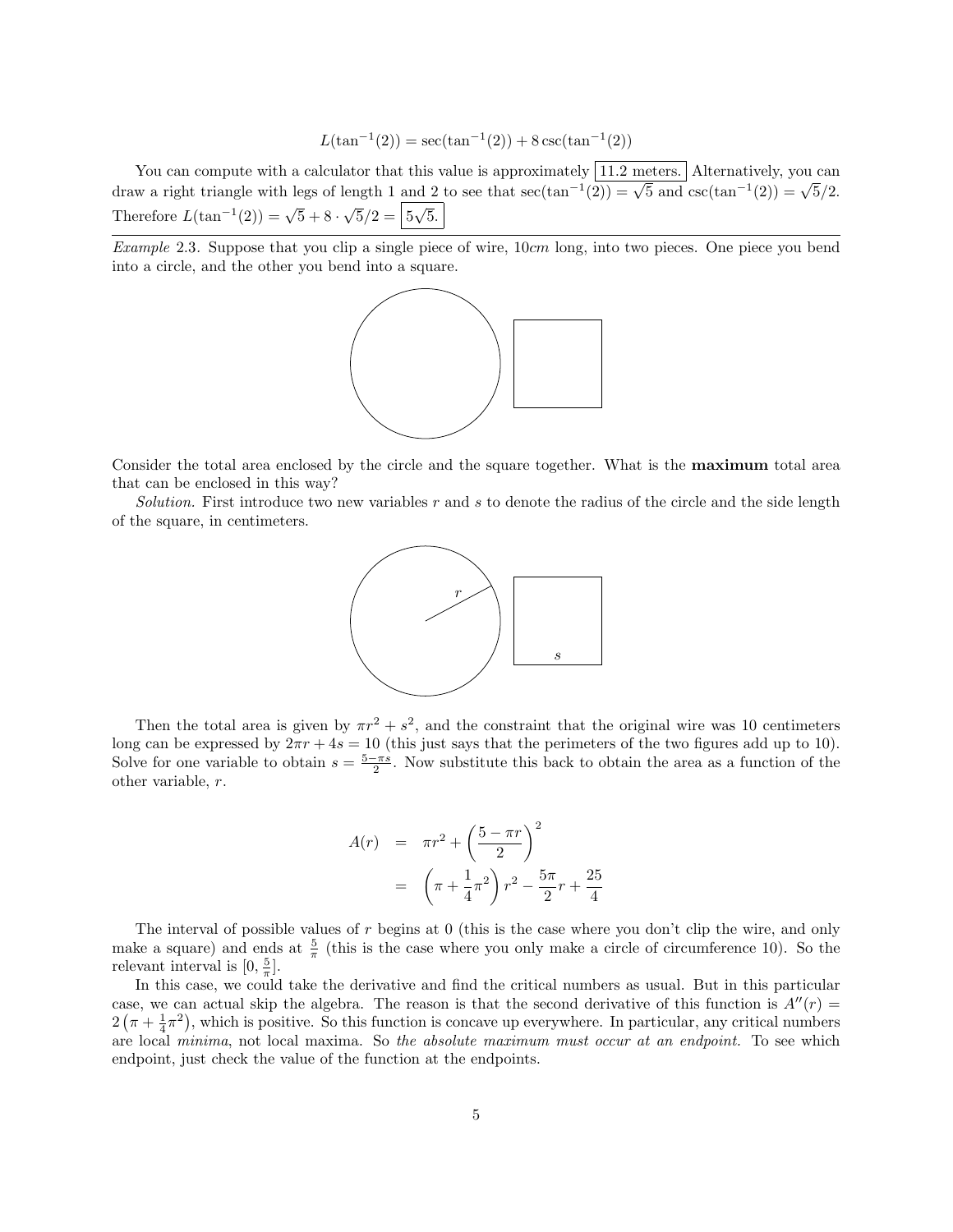$$
A(0) = \frac{25}{4}
$$
  

$$
A(\frac{5}{\pi}) = \frac{25}{\pi}
$$

The larger of the two of these is  $\left| 25/\pi \approx 7.96. \right|$  So this is maximum possible area: it is achieved when you turn the entire wire into a circle, and none of it into a square.

If you want to check you work: the critical number here is in fact  $\frac{5}{4+\pi} \approx 0.61$ , and it gives the absolute minimum, which is approximately 3.5. That is the *minimum* possible total area of the square and rectangle.

Example 2.4. Suppose that you are selling popcorn at a movie theater, for a price of p dollars per bag. It costs you 1 dollar per bag to make the popcorn. You are trying to work out what price you should set  $p$  to in order to maximize your profits. By trying out a few different prices, you observe the following facts.

- If the price is two dollars per bag, then 200 customers will buy a bag of popcorn.
- For every 25 cents you increase the price, 5 fewer people are willing to buy the popcorn.

What price p should you charge?

Solution. The basic equation here is the following.

$$
total profit = (profit per bag) \cdot (number sold)
$$

The profit per bag is easy to write down in terms of  $p$ : you take in the  $p$  dollars the customer pays, but lose the 1 dollar it costs you to make the bag.

profit per bag =  $p-1$ 

The number of customers takes a bit of algebra to work out. You know that if  $p = 2$  then the number sold is 200. You also know that the number sold appears to be linear: it increases by 5 when  $p$  increases by 0.25. So it increases by 20 when p increases by 1. In other words, it has slope 20 as a function of t. But we know how to find the equation of a linear function with slope 20 and which is equal to 200 at  $p = 2$ .

number sold = 
$$
200 + 20 \cdot (p - 1)
$$
  
=  $240 - 20p$ 

So putting these things together, we obtain the following function, which tells the total profit if the price is set at p dollars.

$$
f(p) = (p-1)(240 - 20p)
$$
  
= -20p<sup>2</sup> + 260p - 240

We are looking for the absolute maximum of this function. It is a downward facing quadratic function (since  $f''(p) = -40$  is negative), so it is always concave down, and its local maximum is a global maximum. To find this maximum, notice that  $f'(p) = -40p + 260$ . Setting this equal to 0 gives  $40p = 260$ , or  $|p = 6.5$ . So the optimal price for a bag of popcorn is 6.5 dollars per bag. This price will result in a total profit of  $f(6.5) = (6.5 - 1)(240 - 20 \cdot 6.5) = 5.5 \cdot 110 = 605$  dollars.

As someone said in class, this is a pretty ridiculous price for a bag of popcorn. But of course we're talking about a movie theater, where the captive audience creates a much different demand curve than you'd see elsewhere. Then there's the minor feature that I made all these numbers up. But the principle holds in real markets: the best price isn't the price everyone will pay, it's the price that perfectly balances the loss of willing customers with the increased profit per customer.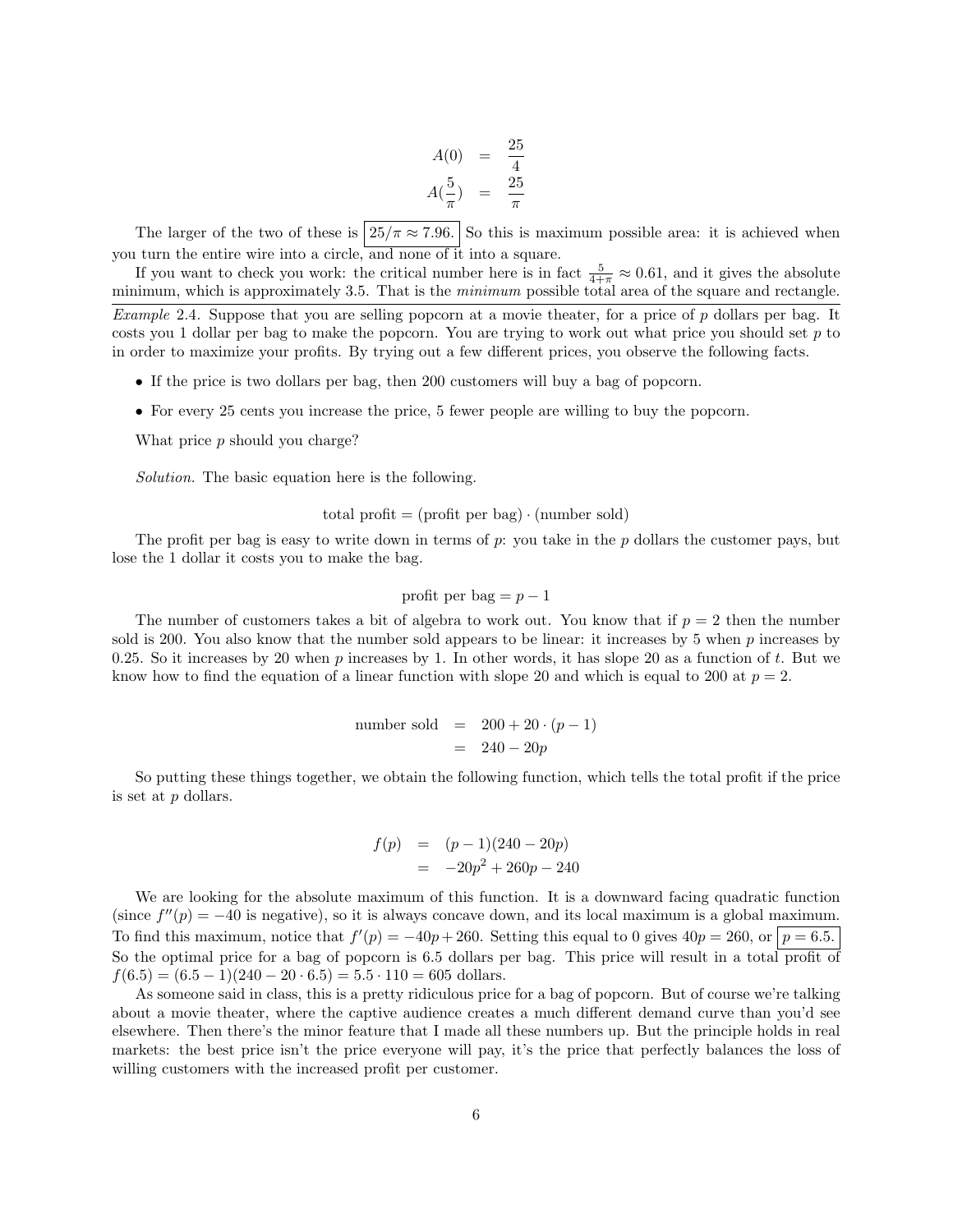*Example* 2.5. Sketch the graph of the function  $f(x) = \sin x + \sin^2 x$  on the interval [0, 2 $\pi$ ].

Solution. First, compute the derivative of this function. We can do this using the product rule (later, we'll also be able to use the "chain rule," but they're both equally fast).

$$
f(x) = \sin x + \sin x \cdot \sin x
$$
  
\n
$$
f'(x) = (\sin x)' + (\sin x)' \sin x + \sin x (\sin x)'
$$
  
\n
$$
= \cos x + 2 \sin x \cos x
$$
  
\n
$$
= \cos x (1 + 2 \sin x)
$$

To find the critical points, solve  $0 = \cos x(1+2\sin x)$ . This equation holds precisely when either  $\cos x = 0$ or  $1 + 2\sin x = 0$ . That is, either  $\cos x = 0$  or  $\sin x = -\frac{1}{2}$ . Solving these two equations separately gives the critical numbers  $\frac{\pi}{2}, \frac{3\pi}{2}, \frac{7\pi}{6}, \frac{11\pi}{6}$ . Arranged in increasing order, these are  $\frac{\pi}{2}, \frac{7\pi}{6}, \frac{3\pi}{2}, \frac{11\pi}{6}$ .

To determine which of these are which type of extremum, compute the second derivative.

$$
f''(x) = -\sin x + 2\cos x \cos x - 2\sin x \sin x
$$
  
= -\sin x + 2\cos<sup>2</sup> x - 2\sin<sup>2</sup> x

This will be easier to study if it is expressed using only sines, so substitute  $\cos^2 x = 1 - \sin^2 x$  to obtain the following expression.

$$
f''(x) = -\sin x + 2 - 2\sin^2 x - 2\sin^2 x
$$
  
= -4\sin<sup>2</sup> x - \sin x + 2

Evaluating this at the four critical numbers gives  $f''(\frac{\pi}{2}) = 2$ ,  $f''(\frac{7\pi}{6}) = \frac{3}{2}$ ,  $f''(\frac{3\pi}{2}) = -1$ ,  $f''(\frac{11\pi}{6}) = 2$ . Thus these are, respectively: a local max, local min, local max, local min.

Computing the value of the function at these critical points gives  $f(\frac{\pi}{2}) = 2, f(\frac{7\pi}{6}) = -\frac{1}{4}, f(\frac{3\pi}{2}) =$  $0, f(\frac{11\pi}{6}) = -\frac{1}{4}$ . So begin by plotting these four extrema.



Next, let's fine the x-intercepts. Notice that  $f(x) = 0$  if and only if  $\sin x + \sin^2 x = 0$ , i.e.  $\sin x(1 + \sin x) =$ 0, i.e.  $\sin x = 0$  or  $\sin x = -1$ . This gives x values  $0, \pi, \frac{3\pi}{2}$ , and  $2\pi$ . So add these points to the plot also.